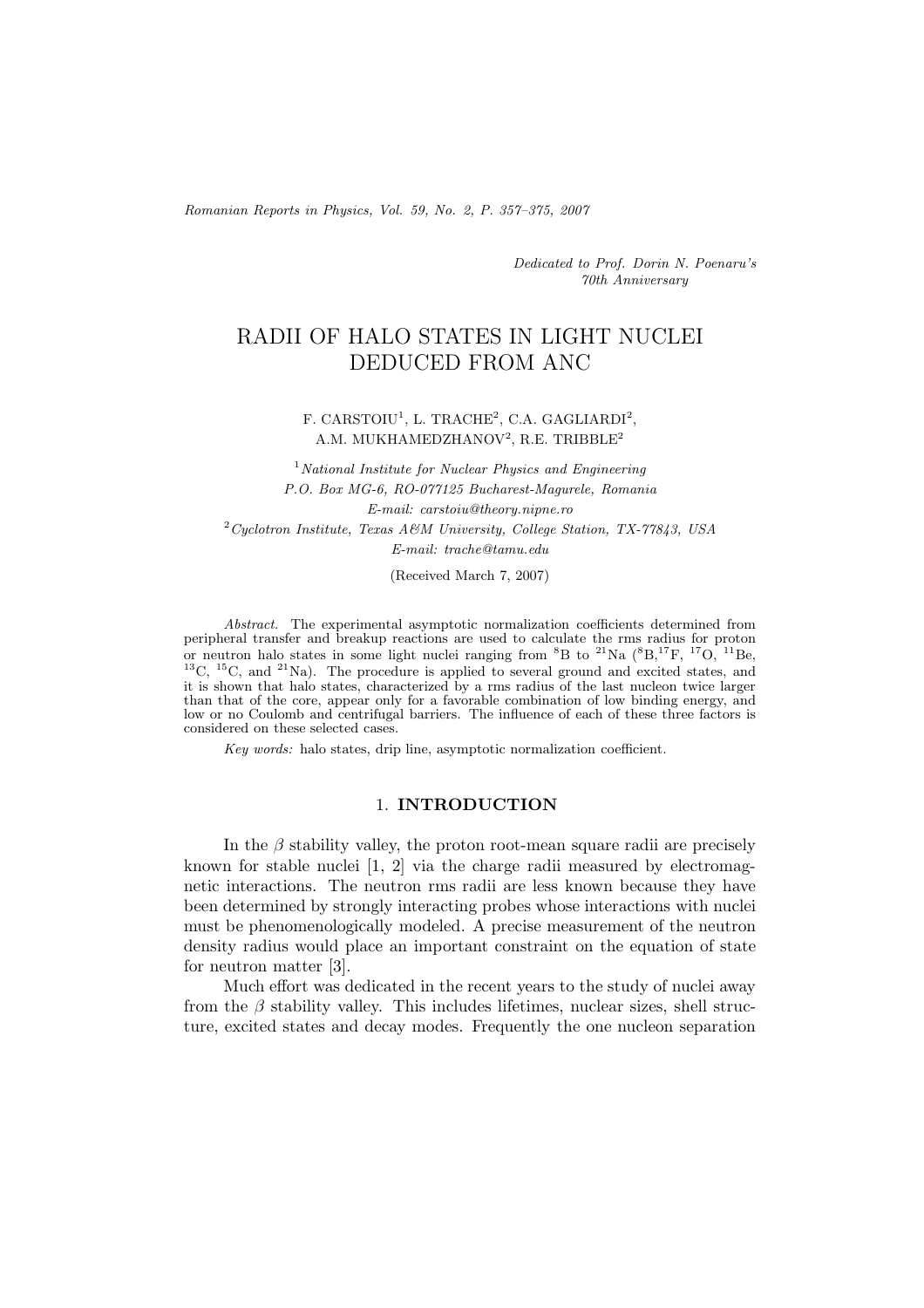energy is small, of the order of 1 MeV or less. This lead to a wealth of phenomena including soft collective modes, exotic transitions between low-lying states, changes in shell structure, long tails in density distributions, and most dramatically halo states [4, 5, 6, 7]. Compared to more stable nuclei, the increased size of the halo nuclei is strongly influenced by the smallness of the one (or two) nucleon separation energy, the Coulomb barrier and the angular momentum content of the ground state. Sometime, questions about possible unknown factors were raised, in particular after the discovery of two-neutron halo nuclei like  ${}^{11}$ Li and  ${}^{14}$ Be.

In one particle removal reactions involving weakly bound nuclei, the parallel and transverse momentum distributions of core like fragments are narrow compared with those of normal nuclei [7, 8], indicating increased nuclear size. The total reaction (interaction) and breakup cross sections are large, also reflecting the increased nuclear size. Furthermore, the increased density in the tail leads to a competition between the refractive power of the real part of the optical potential and the increased absorption due to the imaginary part. If the absorption at the barrier is dominant, then we are in a strong absorption regime, which provides a favorable window for the ANC (Asymptotic Normalization Coefficient) method to be discussed in this paper. Therefore these three processes have been proposed to extract informations on nuclear sizes. The Glauber theory in the optical limit has been proposed to extract nuclear sizes [9, 10, 11, 12]. This technique still needs to be improved in order to include properly Pauli blocking and finite range effects. When the widths of the measured parallel momentum distributions are related to the size of the spatial wave function of the last nucleon, complications arise from the reaction model used, and therefore, most of these determinations of nuclear radii are model dependent.

In Ref. [13] we proposed to use the experimental asymptotic normalization coefficient (ANC) to determine the rms radius of halo or weakly bounded nuclear states and have shown that the method provides the most reliable, least model dependent evaluation of this important quantity. In that paper, the ANC specifying the amplitude of the tail of the <sup>8</sup>B many-body wave function projected on the two body channel  $^7Be+p$ , determined from transfer reactions [14], was used to calculate the rms radius for the ground state of  ${}^{8}B$ and it was shown to be a proton halo nucleus. We showed that for the case of halo nuclear states, the asymptotic region has the dominant contribution to observables favoring large distances from the core, like the mean square radius, and that therefore, the ANC is the quantity that can be best extracted from experiment and is the most relevant. In particular, we showed that the use of the ANC gives a reliable and model independent experimental value for the rms radius of the  ${}^{8}B$  halo. The result does not depend on particular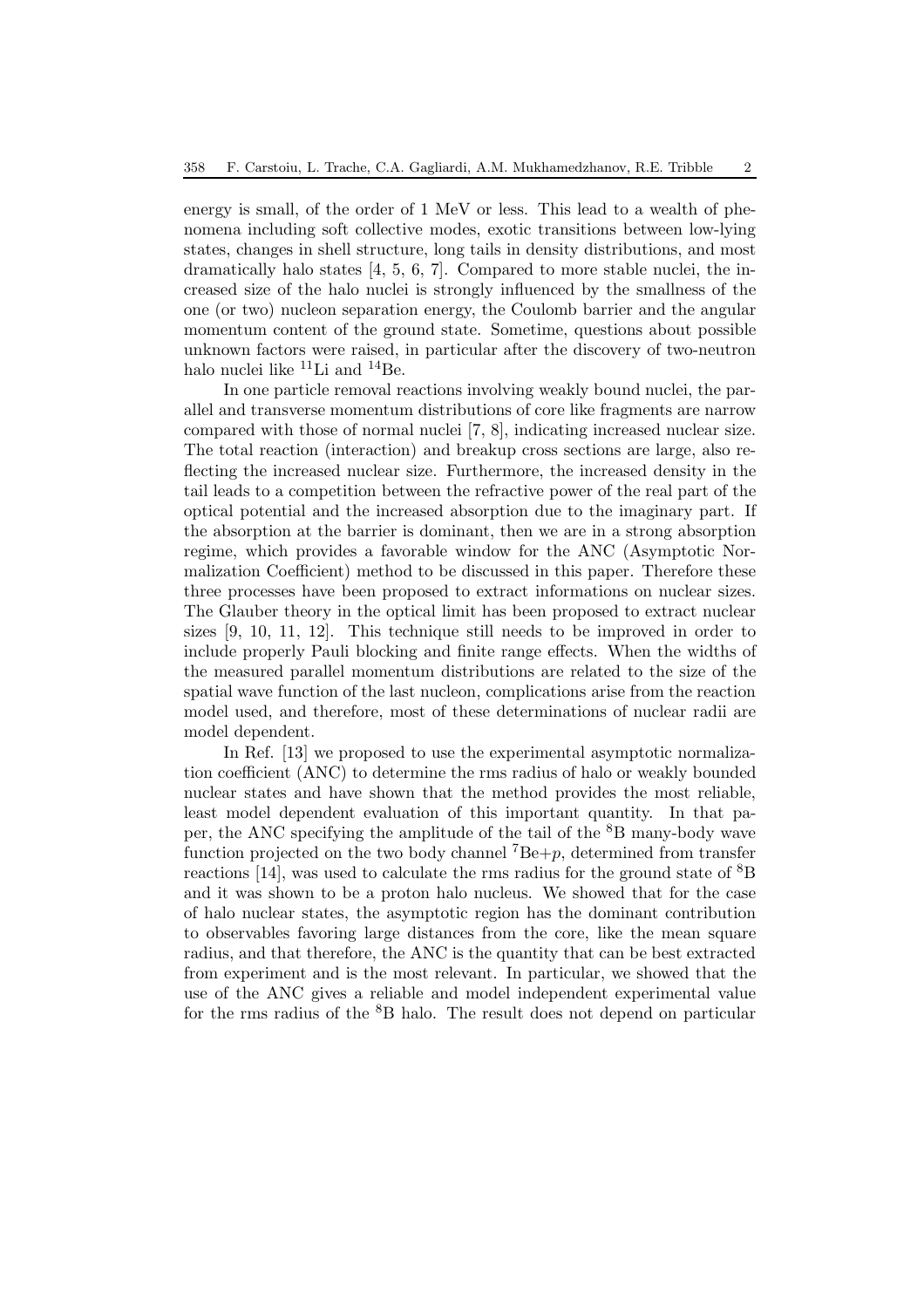assumptions made about the configuration of the state, or on the shape or the parameters of the core-proton potential, not even on the assumption that such a potential (mean field) description is valid in the interior of the nucleus. This might become particularly important for light nuclei in which cluster phenomena are important, and for nuclei close to the drip lines, for which we cannot say a priori what mean field potential is appropriate, what shape and what terms may contain. This was due both to the large radial extension of the halo states and to the nature of the operator that favors contributions from larger distances. In order to illustrate and check this statement, in the present paper we apply the same procedure to a variety of nuclei. To see the influence of the three factors determining the halos we selected several nuclear states for which the ANC is known or can be determined from a variety of transfer reactions and determined their rms radii. These are either proton or neutron states, have different nucleon binding energies, different centrifugal barriers  $(s, \cdot)$ p or d states) and different Coulomb barriers. The states under consideration are in the light nuclei  ${}^{8}B,{}^{17}F,{}^{17}O,{}^{11}Be,{}^{13}C,{}^{15}C,$  and  ${}^{21}Na$ . In Section 2 of the paper we review the basics of the method we use, in Section 3 treat the individual cases in detail, in Section 4 we discuss qualitatively the behaviour of proton halos at zero energy and summarize the conclusions in Section 5.

## 2. **DESCRIPTION OF THE METHOD: RMS RADII OF HALOS FROM EXPERIMENTAL ANC**

The nuclei are fermionic many-body quantum systems, their full wave function is complicated and therefore their complete description is a difficult task. Information obtained through experiments is related to the full wave function or to part of it, depending of the type of observables we measure, and should always be interpreted accordingly. We shall restrict ourselves to the case of nuclear reactions where the core survives, like in one-nucleon transfer reactions or one-nucleon removal reactions, and where, therefore, the matrix elements involve the overlap integral of the state wave functions for particles A, p, and B, where  $B = (Ap)$  is a bound state of nucleus A and nucleon p, as given by  $[15, 16]$ :

$$
I_{Ap}^{B}(\vec{r}) = \langle A[\varphi_{A}(\xi_{A})\varphi_{p}(\xi_{p})]|\varphi_{B}(\xi_{A}, \xi_{p}, \vec{r})\rangle = \sum_{l_{B}, m_{l_{B}}j_{B}m_{j_{B}}} \langle J_{A}M_{A}j_{B}m_{j_{B}}|J_{B}M_{B}\rangle
$$

$$
\times \langle J_p M_p l_B m_{l_B} | j_b m_{j_B} \rangle i^{l_B} Y_{l_B m_{l_B}}(\hat{r}) I_{Apl_B j_B}^B(r),
$$

where  $\mathcal A$  is the antisymmetrization operator,  $\varphi$  is a bound state wave function,  $\xi$  is a set of internal coordinates including spin-isospin variables and  $\vec{r}$  is the vector connecting the center of mass of nucleus  $A$  with  $p$ . In the third line, the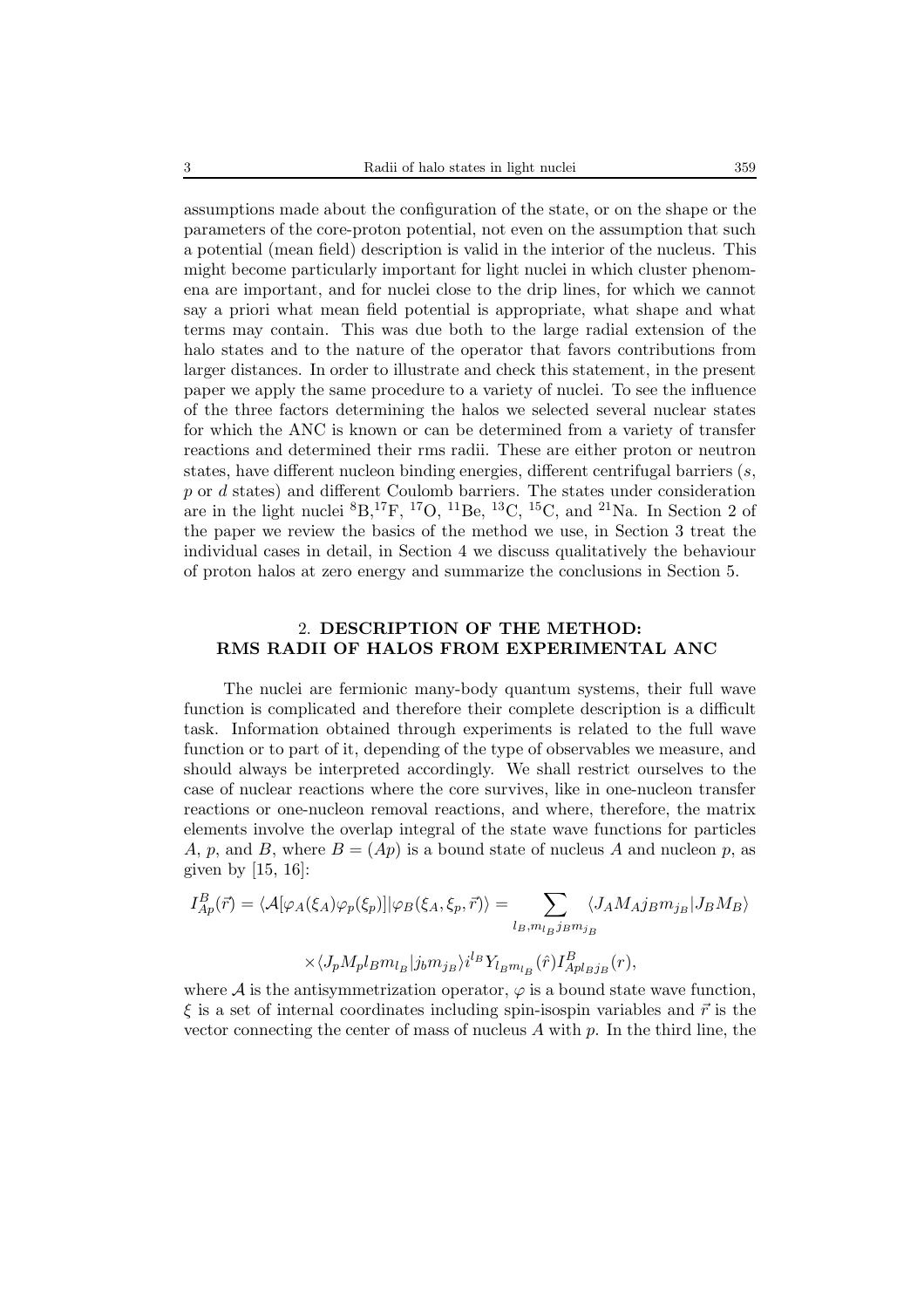antisymmetrization factors have been absorbed in the radial overlap integrals  $I(r)$ . The multipole expansion is carried out over  $l_B$ , j<sub>B</sub> values allowed by angular momentum and parity conservation for the partition  $B \to A + p$ . Outside the core the antisymmetrization effects are small and the overlap integral behaves very much like the radial wave function for a single particle in the potential given by the core [17], but the overlap integral is not an eigenfunction of the total Hamiltonian, and hence, it is not normalized to unity. The rms radius of the wave function of the last nucleon becomes:

$$
r_h^2 = \int_0^\infty r^4 dr I_g^2(r) + \int_0^\infty r^4 dr I_e^2(r) + \dots = r_g^2 + r_e^2 + \dots \,,\tag{1}
$$

where  $I_g(r)$  and  $I_e(r)$  are the overlap integrals arising from the parts of the wave function where the nucleon orbits the ground and excited states of the core, respectively. Inside the core of the nucleus the overlap integral involves many-body functions, and it may be difficult to calculate. At asymptotic distances where nuclear forces are vanishingly small,  $r>R_N$ , for the proton case, the overlap integral behaves as

$$
I_{Apl_{B}j_{B}}^{B}(r) \to C_{Apl_{B}j_{B}}^{B} \frac{W_{-\eta_{B},l_{B}+1/2}(2k_{B}r)}{r}.
$$
 (2)

Here  $C_{Apl_Bj_B}^B$  is the asymptotic normalization coefficient defining the amplitude of the tail of the overlap integral,  $W$  is the Whittaker function [18] obtained by solving the Schrödinger equation for two charged particles at negative energy  $\epsilon_B = -S_p$ ,  $k_B = \sqrt{-\frac{2\mu_{Ap}\epsilon_B}{\hbar^2}}$  is the wave number,  $\mu_{Ap}$  is the reduced mass of particles A and  $p$ , and  $\eta_B$  is the Sommerfeld parameter for the bound state  $(Ap)$ . In the case the last nucleon is a neutron, outside the nuclear potential, it only feels the centrifugal barrier, if any, and the Whittaker function essentially becomes a Haenkel function, but the rest of the formalism remains the same. If the asymptotic normalization coefficients  $C_{Apl_{B}j_{B}}^{B}$  can be extracted from any peripheral observable that is measured experimentally, in particular from one-proton or one-neutron transfer reactions, then they can be used to evaluate other observables for which the outer region contributes most. It follows that the halo radius can be correlated to the ANCs in a simple way. To have a clear halo state, a rather pure single particle configuration must dominate the wave function of the last nucleon, and therefore the first term in Eq. (1) dominates. For it we can further write, separating the contributions of the interior and of the asymptotic region:

$$
r_g^2 = \int_0^{R_N} r^4 dr I_g^2(r) + C_g^2 \int_{R_N}^{\infty} r^2 dr W^2(2k_B r)
$$
 (3)

(in the neutron case, the second integrand contains the appropriate Haenkel function and an extra  $(k_{B}r)^{2}$ . We may also note that  $I_{q}(r)$  may have more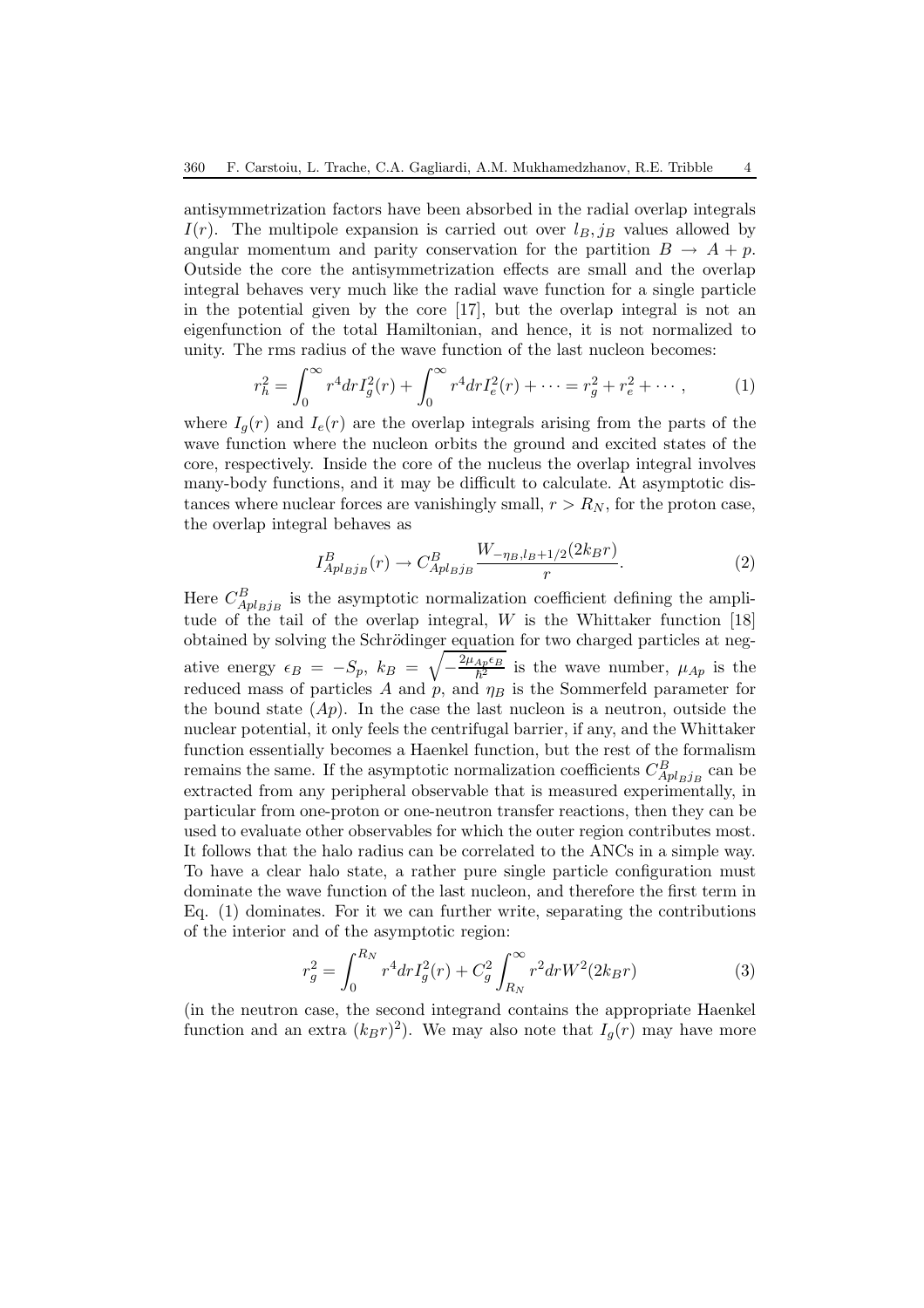than one component, as is the case for the  $1p_{3/2}$  and  $1p_{1/2}$  components in the <sup>8</sup>B case, or  $2s_{1/2}$  and  $1d_{5/2}$  in the <sup>14</sup>B case. For the halo states, the asymptotic region, namely the second term in Eq. (3), contributes most, and we correctly account for this most important term by using the ANC extracted from experiment. Also, instead of totally neglecting the first term that gives the contribution of the interior of the nucleus, we replace it by the single particle approximation

$$
I_{sp}^{B}(r) = S_{nlj}^{1/2} \varphi_{nlj}(r) = \frac{C_{nlj}}{b_{njl}} \varphi_{nlj}(r), \qquad (4)
$$

where  $S_{nlj}$  is the (sometimes not accurately determined) spectroscopic factor and  $b_{nlj}$  is the single particle asymptotic normalization coefficient of the normalized single particle radial wave function  $\varphi_{nlj}(r)$  calculated in a mean field potential. We show that the particular choice of the potential parameters (and therefore of the overlap integral in the interior of the nucleus) does not alter much the value given by Eq. (3) and the procedure gives a virtually model independent rms radius  $r_q$ . In Ref. [13] we used potentials of different shapes: Woods-Saxon, Gaussian, Morse and square-well, and of different geometrical parameters to illustrate this statement. In the following we shall restrict ourselves to Woods-Saxon potentials of different geometries, as enough general to demonstrate our point.

In order to determine the contribution of the asymptotic part of the wave function to the halo radius, we define, as in [13]:

$$
D_{\lambda}(R_N) = \left(\frac{\int_{R_N}^{\infty} r^{2\lambda} dr \psi^2(r)}{\int_0^{\infty} r^{2\lambda} dr \psi^2(r)}\right)^{1/\lambda},\tag{5}
$$

with  $\lambda = 1, 2$ , which measures the contribution of the asymptotic part to the norm and to the rms radius, respectively.

The nuclear rms radius is evaluated according to [19],

$$
r_m^2 = \frac{1}{A+1} (Ar_c^2 + r_p^2 + \frac{A}{A+1} r_h^2),\tag{6}
$$

where A is the mass number of the core,  $r_c$  is the radius of the core,  $r_p = 0.8$  fm is the proton radius, and  $r<sub>h</sub>$  is the halo radius. This formula assumes that the core (A) behaves identically inside the nucleus  $(A + 1)$  as the free nucleus A. The equation shows that in the limit of large nucleus  $(A \gg 1)$ ,  $r_m \approx r_c$  and therefore halo states may appear only in light nuclei. The results for all cases treated below are summarized in Table 1.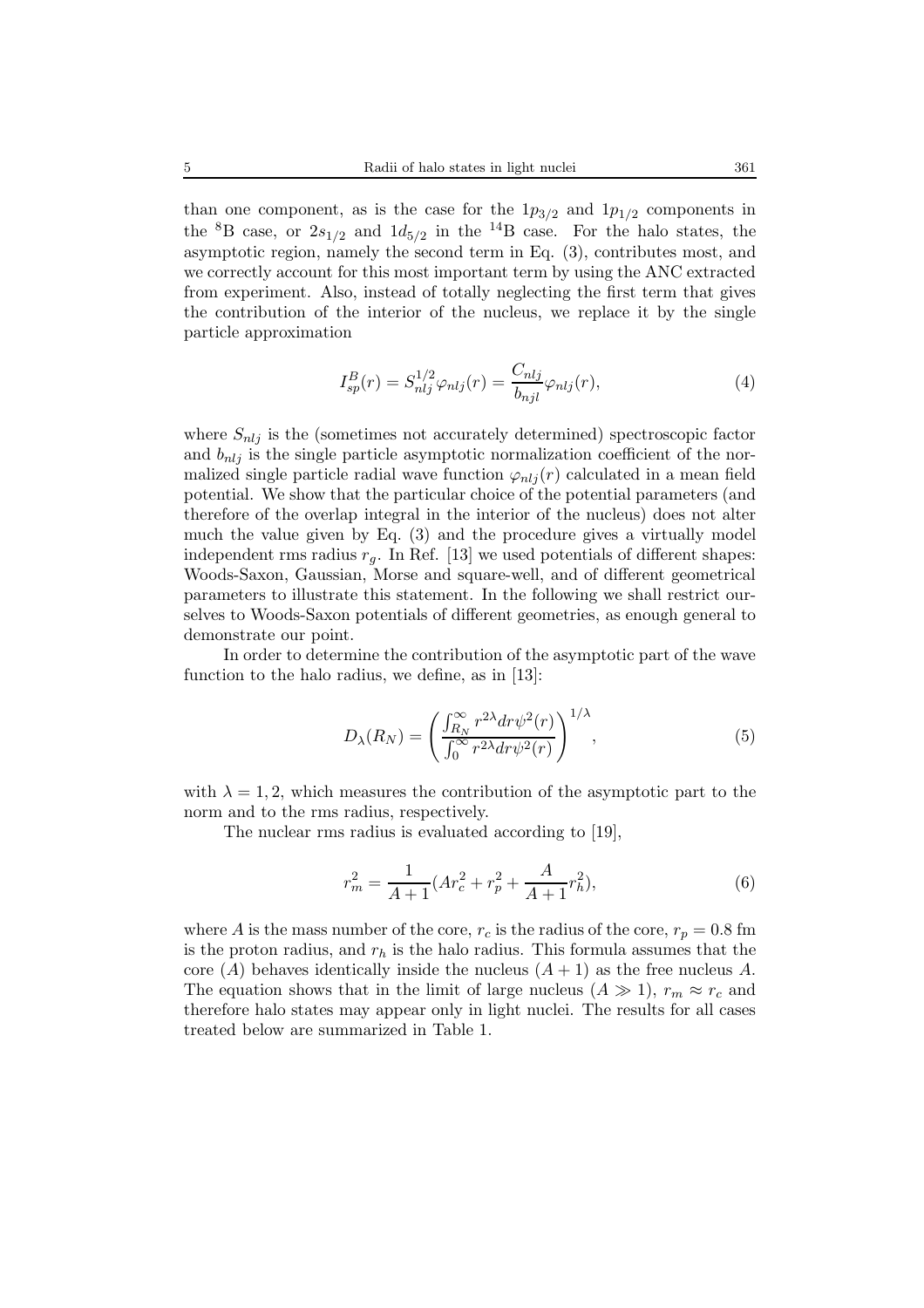#### *Table 1*

Halo radii  $(r_h)$  deduced from ANC method. The nuclear rms radius  $(r_m)$ is evaluated using a cluster formula [19] with core radius  $r_c$  fixed to HF values. For <sup>8</sup>B the ANC value includes the small admixture from the  $p_{1/2}$ component

| <b>Nucleus</b>         | halo state               | $S_{p(n)}(MeV)$ | (f <sub>m</sub> ) | Ref.              | $r_h$ (fm) | $r_c$ (fm) | $r_m$ (fm) |
|------------------------|--------------------------|-----------------|-------------------|-------------------|------------|------------|------------|
| ${}^8\text{B}$         | $\pi 1p_{3/2}$           | 0.137           | 0.483(50)         | [22]              | 4.62(24)   | 2.33       | 2.60(4)    |
| $^{11}Be$              | $\nu 2s_{1/2}$           | 0.504           | 0.505(6)          | [5]               | 6.26(46)   | 2.46       | 2.96(8)    |
| $^{14}$ B              | $\nu 2s_{1/2}$           | 0.970           | 1.09(2)           | $\lceil 6 \rceil$ | 5.46(26)   | 2.65       | 2.85(3)    |
| $^{13}C^*$             | $\nu 2s_{1/2}$           | 1.857           | 3.65(49)          | [33]              | 5.10(38)   | 2.42       | 2.70(5)    |
| $^{15}$ C              | $\nu 2s_{1/2}$           | 1.218           | 1.48(18)          | [34,              | 5.62(68)   | 2.59       | 2.92(8)    |
| $^{17}O^*$             | $\nu 2s_{1/2}$           | 3.272           | 7.78(49)          | [30]              | 4.24(20)   | 2.64       | 2.76(2)    |
| $^{17}$ F              | $\pi 1\mathrm{d}_{5/2}$  | 0.600           | 1.08(10)          | [28]              | 4.45(42)   | 2.64       | 2.78(4)    |
| $^{17}{\rm F}^{*}$     | $\pi_{2{{\rm S}_{1/2}}}$ | 0.105           | 6480(680)         | [28]              | 5.56(33)   | 2.64       | 2.88(4)    |
| $\mathrm{^{21}Na^{*}}$ | $\pi 2s_{1/2}$           | 0.007           | 6.8E33            | [36]              | 5.12(38)   | 2.81       | 2.96(3)    |

#### 3. **HALO STATES IN NUCLEI**

#### 3.1. THE <sup>8</sup>B GROUND STATE

This is one of the known candidates for proton halo states. The separation energy of the last proton in this  $J^{\pi} = 2^{+}$  state is very low,  $\epsilon_{p} = -137$  keV, and it is in a  $p$  state. In fact it is a superposition, in an unknown proportion, of a major  $1p_{3/2}$  component and a smaller  $1p_{1/2}$  component, which have virtually the same asymptotic radial behavior. The asymptotic normalization coefficient for  ${}^{8}B\rightarrow {}^{7}Be + p$ , specifying the amplitude of the tail of the  ${}^{8}B$  wave function projected on the two body channel  $^7Be+p$ , has been determined in several proton transfer experiments induced by radioactive <sup>7</sup>Be beams, either on deuteron targets [20] or on heavier targets, using the peripheral proton transfer reactions  ${}^{10}B({}^{7}Be,{}^{8}B){}^{9}Be$  [21] and  ${}^{14}N({}^{7}Be,{}^{8}B){}^{13}C$  [22]. Concerns were voiced about the uncertainties in the DWBA calculations used to extract the ANC from the data on the deuteron target [23, 24], therefore we only choose the ANC extracted from proton transfer reactions on the heavier targets. A more recent analysis [25] of uncertainties in these two reactions yielded a weighted average ANC  $C_{p_{3/2}}^2 = 0.414 \pm 0.049 \text{ fm}^{-1}$ . In Ref. [13], using an effective ANC value  $C_{tot} = 0.670 \pm 0.034$  fm<sup>-1/2</sup>  $(C_{tot}^2 = C_{p_{3/2}}^2 + C_{p_{1/2}}^2)$ , we found the rms radius of the proton halo to be  $\langle r^2 \rangle^{1/2} = 4.20 \pm 0.22$  fm, barely about twice as large as the rms radius of the <sup>7</sup>Be core nucleus  $r_c = 2.31 \pm 0.02$ fm [9] Similar values for the ANC were determined from a detailed analysis of all existing  ${}^{8}B$  breakup data for energies at or above the Fermi energy [26, 27]:  $C_{tot}^2 = 0.483 \pm 0.050$  fm<sup>-1</sup>, and, of course, a similar value was extracted for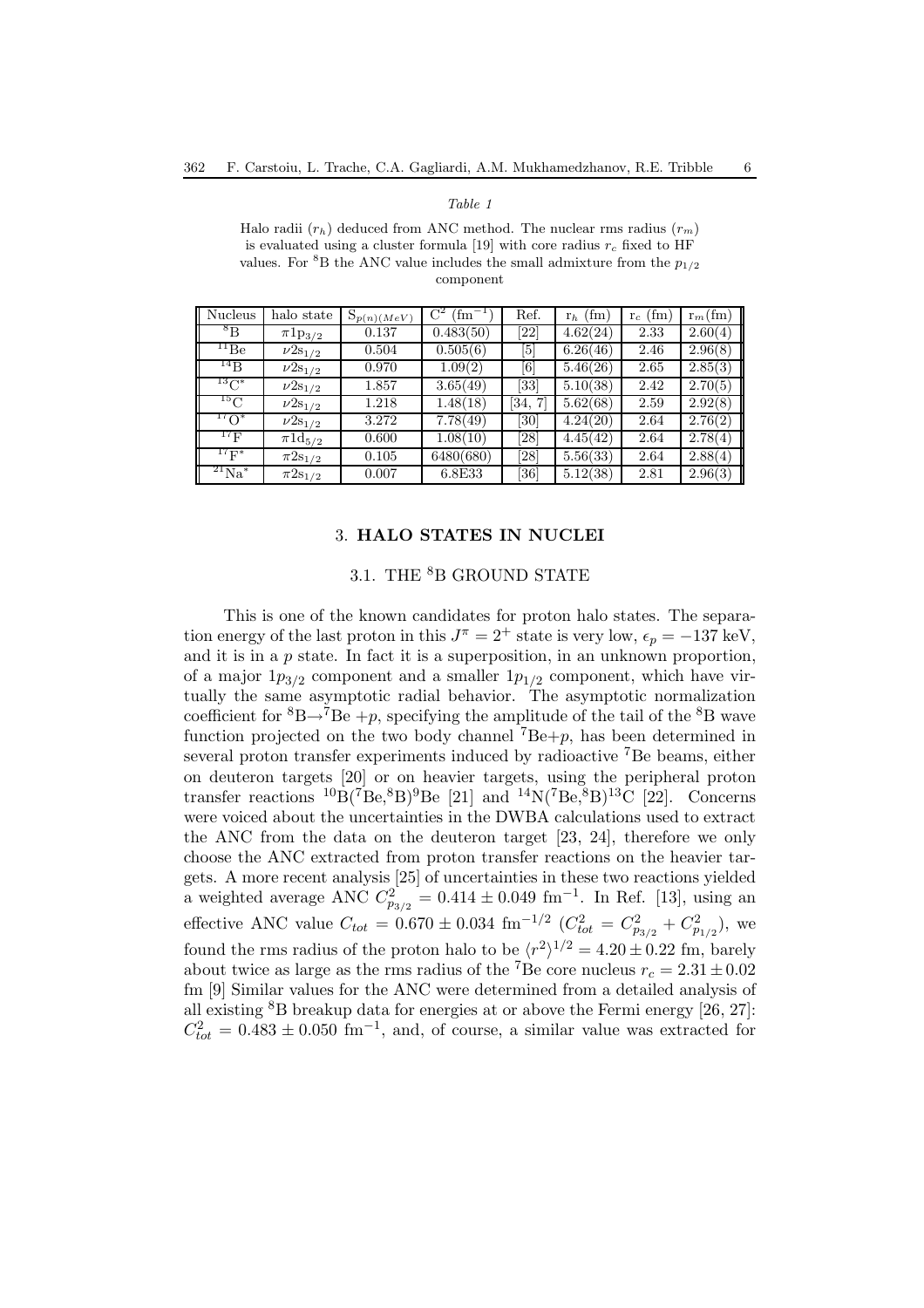the rms radius of the halo  $\langle r^2 \rangle^{1/2} = 4.62 \pm 0.24$  fm. The results obtained for the rms radius depend only on the quantum number of its orbital angular momentum and the separation energy, which are well established, and not at all, or less, on the shape assumed for the proton binding potential and the details of the configuration of the ground state wave function (spectroscopic factors). The effect of the small binding energy of the last proton, which favors a large extent of the wave function in the asymptotic region outside the core, is counterbalanced by the presence of a small proton-core Coulomb barrier and of a centrifugal barrier (p-state), that act together to keep the wave function inside the range of the core. The situation in this nucleus was treated in detail in the previous paper [13], and we include it here for the completeness of the present discussion. Note that the nuclear rms radius given in Table 1 is much larger than the experimental value  $2.38\pm0.04$  [9], obtained by Glauber inversion of interaction cross section, suggesting that this method is less sensitive when the few body character of the halo is ignored.

# 3.2. THE  ${}^{17}F^*(1/2^+)$  FIRST EXCITED STATE

Another known candidate for a proton halo is the first excited state in <sup>17</sup>F,  $J^{\pi} = 1/2^+$ ,  $E_{exc} = 0.495$  MeV. Two factors favor the proton in this state to be even more extended than in the  ${}^{8}B$  ground state: the binding energy  $\epsilon_p = -105$  keV is slightly lower, and it is in a s-wave (no centrifugal barrier). A somewhat larger Coulomb barrier due to the larger atomic number of the core works in the opposite direction. The extra node in the  $2s_{1/2}$  wave function can be another complication. We have determined the ANCs for the ground state and for the first excited state in <sup>17</sup>F from an <sup>16</sup>O(<sup>3</sup>He,d)<sup>17</sup>F experiment [28]. A value  $C^2(2s_{1/2}) = 6480 \pm 680$  fm<sup>-1</sup> was obtained for the weakly bound first excited state. We use the same grid procedure as in [13]. The rms radii of the  $2s_{1/2}$  single particle wave functions calculated in Woods-Saxon wells adjusted to reproduce the experimental binding energy of the proton, range from 4.69 to 5.57 fm when the well parameters are varied in the reasonable range from  $r_0 = 1.0$  to 1.3 fm and  $a = 0.50$  to 0.70 fm. However, when we constrain the overlap integrals to have the asymptotic behavior given by the experimental ANC, the average over the 12 points of the  $(r_0, a)$  grid becomes  $\langle r^2 \rangle^{1/2} = 5.56$ fm, with a standard deviation of only 0.16 fm. We stress that this is equivalent with considering correctly the second term in Eq.  $(3)$  which contributes most, and replacing the unknown first term that gives the contribution of the region inside the core with the single particle like approximation, rather than totally ignoring it, as explained above. The value of the standard deviation of the calculated rms radii around the average value by this method is about two times smaller than the  $\delta \langle r^2 \rangle^{1/2} = 0.29$  fm uncertainty in the average value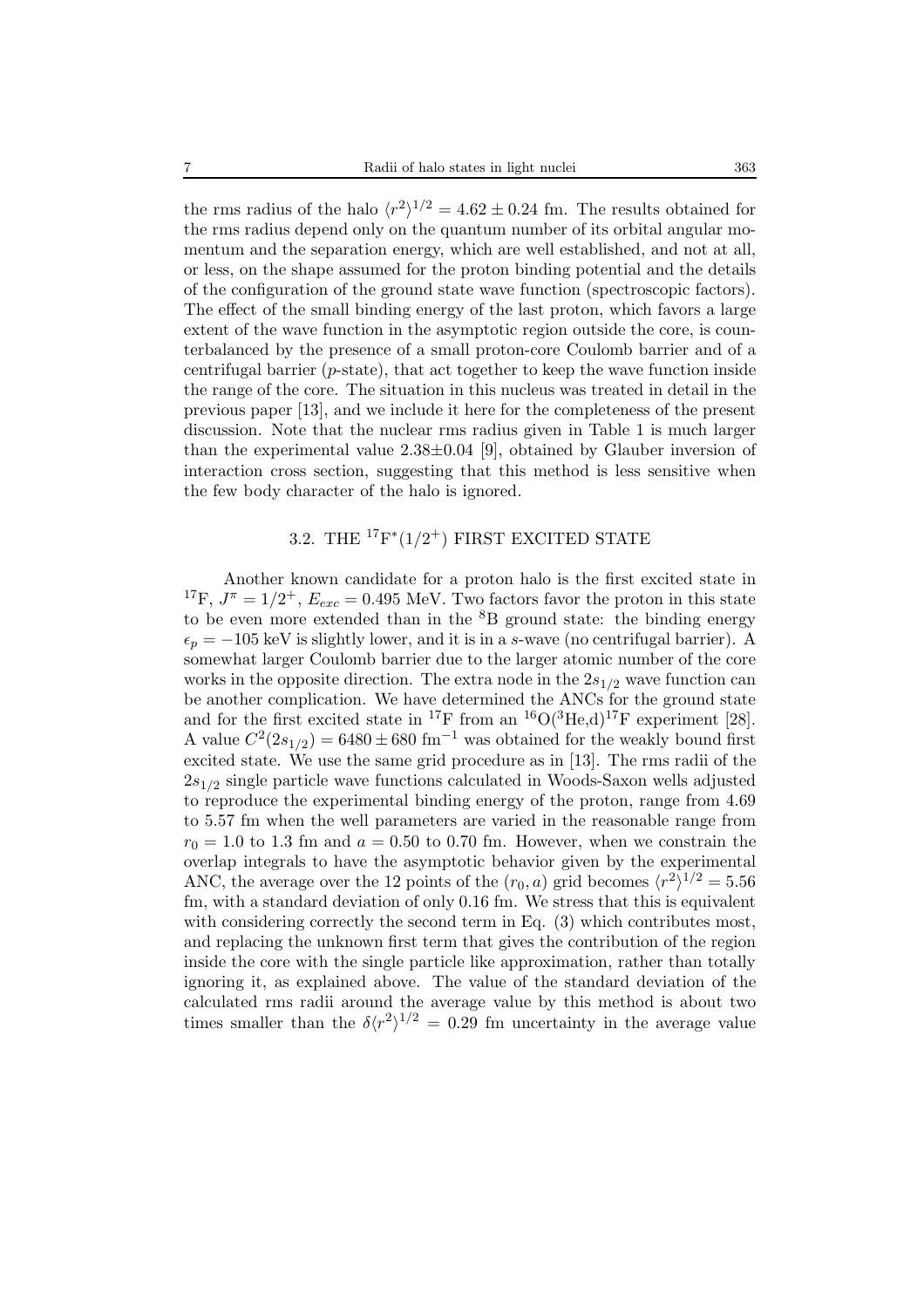given by the 5.2% uncertainty of the ANC determination from experiment. Combining the two, we can conclude that the rms radius of the proton halo is  $r_h = 5.56 \pm 0.33$  fm. Searching for Woods-Saxon potentials that produce single particle ANCs matching the experimental one (that is, with spectroscopic factor unity; a reasonable assumption for this state), we find  $r_{sp} = 5.43$ fm, also within the margin of error. The value obtained is about 2 times larger than the rms radius of the point nucleon distribution for the  $^{16}$ O core  $r_c = 2.59$  fm (obtained by subtracting quadratically the proton radius 0.85 fm, from the experimental rms charge radius of Ref. [1]), and therefore, we can conclude that the first excited state in  ${}^{17}F$  is a clear proton halo state. By evaluating  $D_{1(2)}$  of Eq. (5), at different distances, we find that, in average, the last proton is located with 76% probability at radii  $r > 3.0$  fm, and this region contributes about 98% to the rms radius. For  $r > 5.0$  fm, the numbers are 33% and 84%, respectively, which shows again the dominant contribution of the tail to the rms radius (Fig. 1). In this figure the halo density is defined as  $\rho_h(r) = \mathcal{R}^2_{nlj}(r)/4\pi$ , where  $\mathcal{R}_{nlj}(r)$  is the radial part of the single particle wave function.



Fig. 1 – Halo density for a proton in <sup>17</sup>F for the ground state  $J^{\pi} = 5/2^{+}$ ,  $E = 0.600$  MeV (blue line) and for excited state  $J^{\pi} = 1/2^{+}$ ,  $E = 0.105$ MeV (red line). Both densities are normalized to unity. Wave functions are calculated in a Woods-Saxon potential which reproduces the separation energy for a radius fixed at the HF value 2 of the core radius and a diffuseness of 0.6 fm. The difference in the halo amplitudes comes essentially from the combined effect of separation energy and angular momentum of the wave function.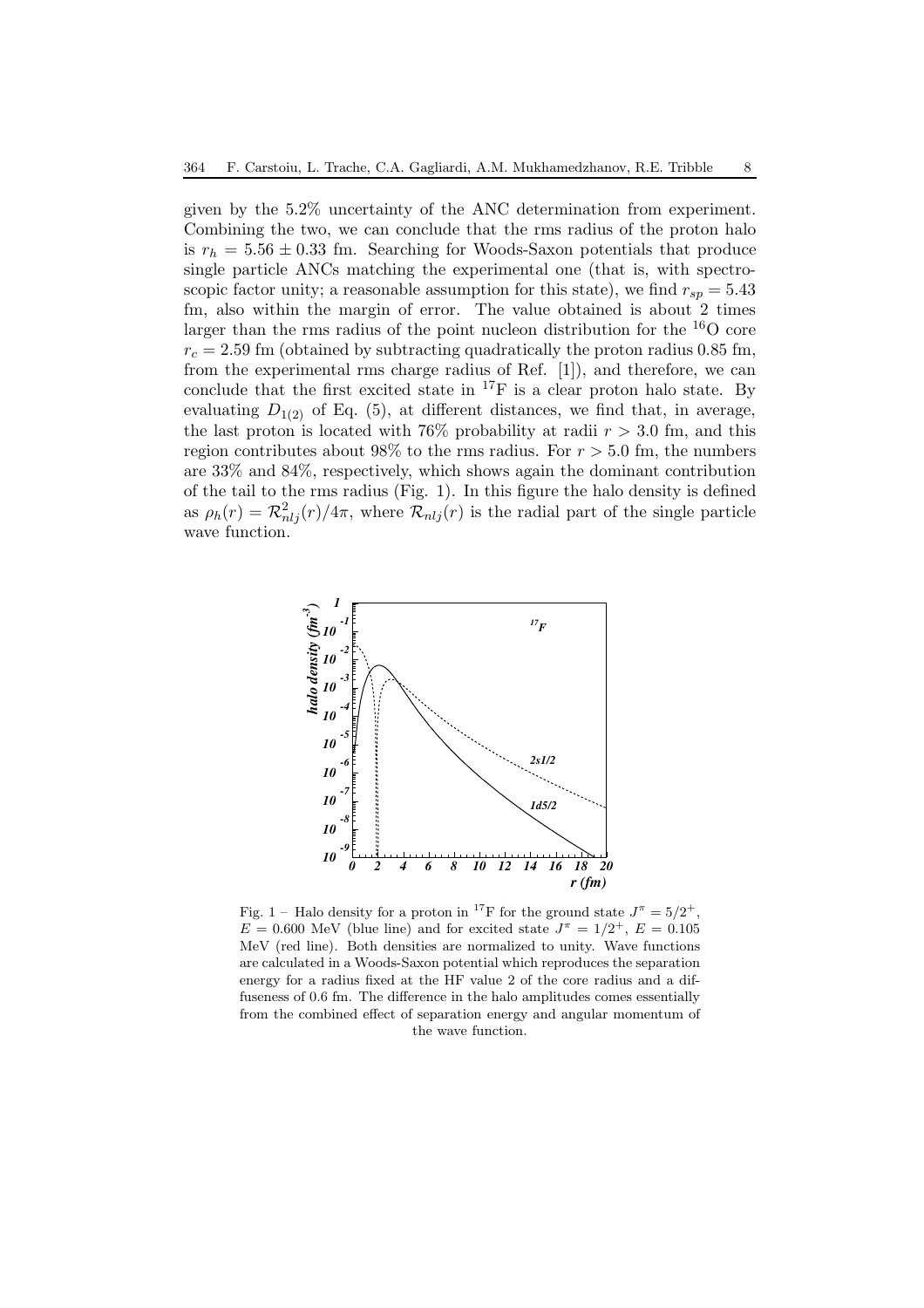We expect the core excitation to give minimum contribution  $r_e$  (Eq. (1)) in this case because the next configuration of the same spin and parity  $(2^+\otimes d_{5/2})1/2^+$  is about 7 MeV higher in the energy spectrum and therefore the mixing must be small. Again, the whole result does not depend on any assumption about the structure of the state or on the single particle potential.

Furthermore, if we try to apply the same procedure to the  $5/2^+$  ground state of the same nucleus  ${}^{17}F$ , we notice that the procedure does not work so well. In Ref. [28] we found for this state the ANC  $C^2(1d_{5/2})=1.08 \pm 0.10$  $\text{fm}^{-1}$ . Using the same grid as above, renormalizing the overlap function to the measured ANC increases, rather than decreases, the spread of the values of the calculated rms radii around the average value  $r_h(1d_{5/2})=4.45$  fm. The standard deviation is 0.42 fm, twice larger than the uncertainty due to the experimental uncertainty in the determination of the ANC. Also the value is much larger than the s.p. estimate of  $r_{sp} = 3.70$  fm. The asymptotic part of the wave function makes a significant contribution to the rms radius, but it does not dominate as in the case of the first excited state (Fig. 1, bottom). The reasons are both the larger proton binding energy and the larger orbital angular momentum of this state which produces a centrifugal barrier that tends to keep the radial wave function in the interior.

The large size of the first excited state  $J^{\pi} = 1/2^{+}$  in <sup>17</sup>F was recognized earlier by Morlock *et al.* from their radiative proton capture measurement at low energies [29]. They use a careful folding procedure of the target matter distribution with a DDM3Y effective interaction, and scale it to reproduce the experimental binding energies of both  $1d_{5/2}$  and  $2s_{1/2}$  orbitals, to obtain a potential well with rms radius  $R_F = 3.31$  fm. With an assumed spectroscopic factor equal to unity they calculate the rms radius of the loosely bound proton in the  $1/2^+$  state at  $r_h(1/2^+) = r_{sp}(2s_{1/2})=5.33$  fm, a value very close to what we obtained above without any assumptions about the structure of the state (spectroscopic factor or shape of the single particle potential) other than the orbital angular momentum and the value of the proton separation energy, and the experimental ANC.

### 3.3. THE MIRROR STATE IN  ${}^{17}O^*(1/2^+)$

The corresponding state in the one neutron nucleus  $170$  was studied by (d,p) experiments at several energies, but these are not always peripheral reactions. It was also studied in a  ${}^{16}O({}^{4}He, {}^{3}He){}^{17}O$  measurement [30]. Using these measurements and a DWBA analysis we extracted an ANC  $\dot{C}^2(2s_{1/2})$  =  $= 7.78$  fm<sup>-1</sup> for the  $J^{\pi} = 1/2^{+}$  state at  $E_{exc} = 0.871$  MeV, and consequently a rms radius  $\langle r^2 \rangle^{1/2} = 4.24$  fm, much smaller than that of its mirror state in <sup>17</sup>F. The absence of the Coulomb repulsion energy, compared to  $^{17}$ F, plays here a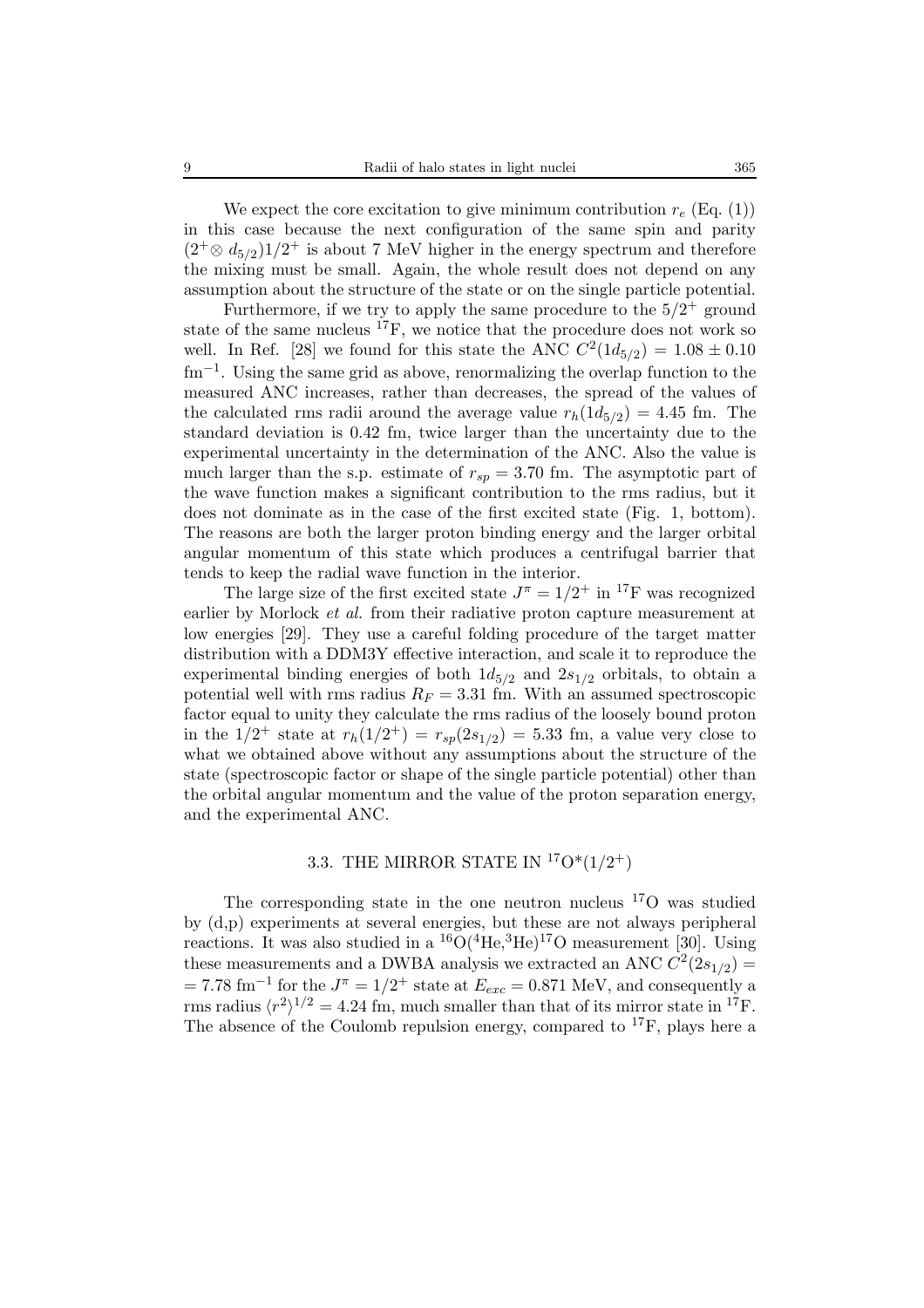double role, pushing in competing directions. First it makes the separation energy of the last neutron to be much larger:  $S_n = -\epsilon_n = 3.272$  MeV, and therefore contributes toward keeping the neutron bound closer to the core. Second, there is no Coulomb and no centrifugal barrier to prevent the wave function of this state to extend far outside the nuclear core. To evaluate these two effects we vary them one at the time. If we force the proton to have the same binding energy as the neutron  $\epsilon_p = \epsilon_n = -3.272$  MeV, the rms radius of the corresponding single proton wave function shrinks from 4.26 fm to 3.90 fm (not much!). Alternatively, an  $s$  neutron at the binding energy of proton state in  $^{17}F$  will have a rms radius of 12.1 fm, a much larger increase. It appears that the presence of the Coulomb barrier is more important than the role of the binding energy. Ref. [31] compare these two mirror states in  $^{17}F$ and  $17O$ , both good (= rather pure) single particle states, and observe that the Coulomb barrier is the important factor that determine their sizes.

### 3.4. <sup>11</sup>Be GROUND STATE

<sup>11</sup>Be was one of the first examples of large one neutron halo as demonstrated by interaction cross section measurements [4]. Total reaction cross section, core like fragment parallel momentum distributions, as well as separate contributions to the inclusive cross section coming from stripping and diffraction dissociation have been measured by Negoita *et al.* [32] using the telescope method, providing thus a useful test for eikonal type models of reaction mechanism. More recently, Aumann *et al.* [5] studied the breakup reaction  ${}^{9}Be({}^{11}Be,{}^{10}Be+\gamma)X$  at 60 MeV/nucleon and found that the ground state structure of the <sup>11</sup>Be is dominated by the intruder state  $2s_{1/2}$  (80%) and a small admixture  $1d_{5/2}$  (20%) from core excited state. Using their data and our Glauber model to calculate one-neutron knockout reaction cross sections, we find a rms radius  $\langle r^2 \rangle^{1/2} = 6.26 \pm 0.46$  fm for the ground state of <sup>11</sup>Be, the largest radius of all cases included in Table 1. This is due to the favorable combination of all three factors contributing: is a neutron state (no Coulomb barrier), is mostly a  $2s_{1/2}$  state (no centrifugal barrier), and has a relatively small binding energy  $(S_n = 0.504 \text{ MeV}).$ 

# 3.5. The  ${}^{13}C^*(1/2^+)$  FIRST EXCITED STATE

Next we use the procedure for the first excited state in <sup>13</sup>C,  $J^{\pi} = 1/2^{+}$ ,  $E_{exc}$  = 3.089 MeV. It has a somewhat large binding energy  $S_n$  = 1.857 MeV, but is also a neutron  $2s_{1/2}$  state and, therefore, benefits from lacking a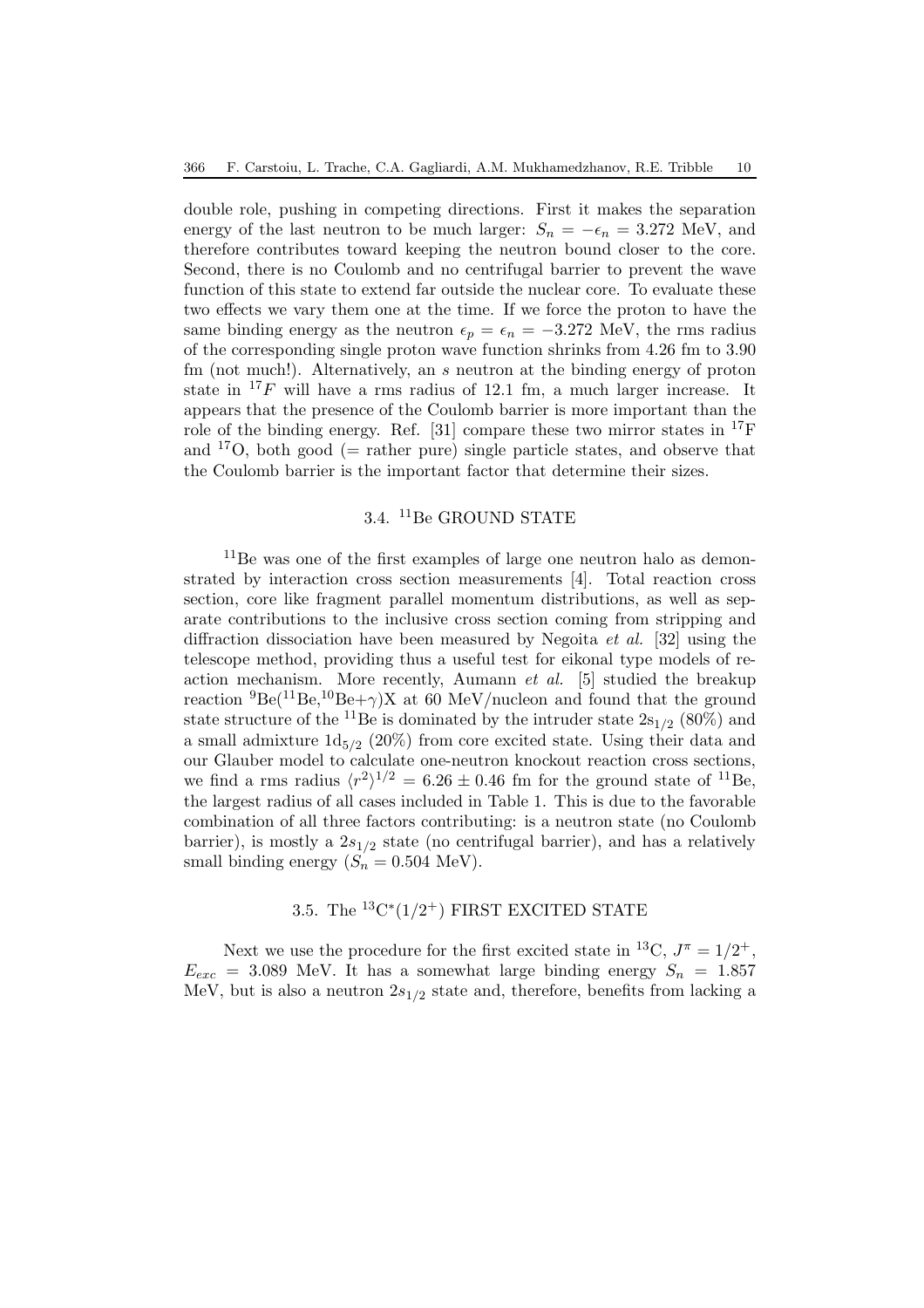Coulomb or a centrifugal barrier. This state plays an important role in the determination of the cross section for the neutron radiative capture  ${}^{12}C(n,\gamma){}^{13}C$ at astrophysical energies. The ANC for this state was determined from a <sup>12</sup>C(d,p) experiment at  $E_d = 11.8$  MeV at the University of Tokyo to be  $C^2 = 3.65 \pm 0.49$  fm<sup>-1</sup> [33]. They show explicitly in Fig. 3 that using the ANC parametrization the result does not depend (less than 1% variation) on the parameters of the Woods-Saxon potential used to calculate the bound state wave function of the transferred neutron, whereas in the alternative parametrization with the spectroscopic factor, the values extracted may differ by up to 45%. If we use radial overlap integrals that have the asymptotic behavior given by the experimental ANC, we obtain an rms radius  $\langle r^2 \rangle^{1/2} = 5.10 \pm 0.38$  fm. This is a good argument that it is a neutron halo state, because it is again more than a factor two larger than the point particle rms radius of the  ${}^{12}$ C



Fig. 2 – The overlap integral in the single particle approximation for a  $2s_{1/2}$  neutron halo state (in <sup>13</sup>C<sup>\*</sup>)and a proton halo state (in <sup>17</sup>F<sup>\*</sup>) as a function of radial distance  $r$ . The vertical dotted line indicate the physical dimension of the core. The spread of the w.f. in the nuclear interior reflects the uncertainty in the geometry of the single particle potential. In the external region the w.f. match perfectly the Whittaker function (dashed line).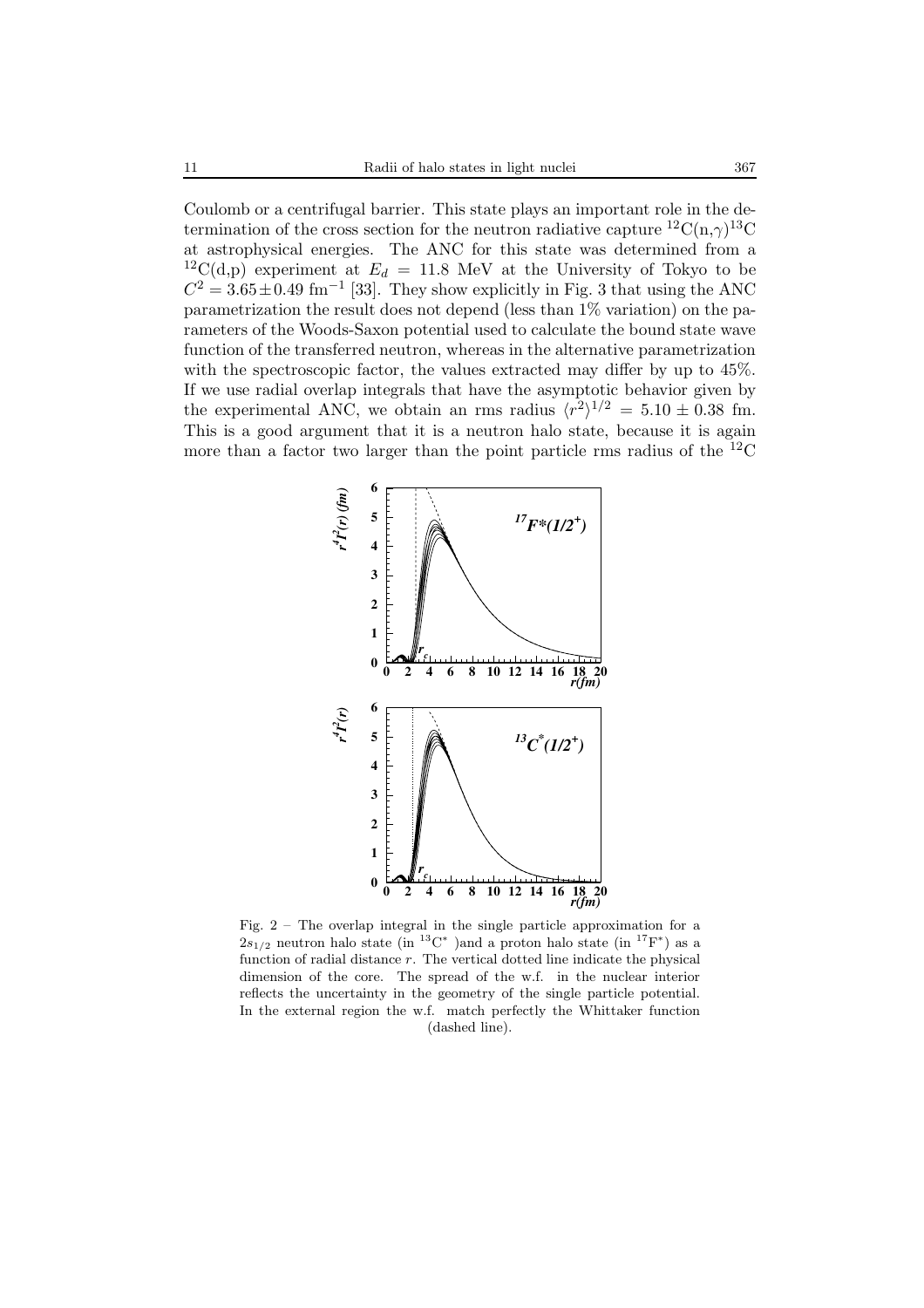core ( $r_c = 2.32$  fm). In Fig. 2 we compare the density distributions for the  $2s_{1/2}$  states in <sup>17</sup>F<sup>\*</sup> (proton state,  $S_p = 105$  keV) and <sup>13</sup>C (neutron state,  $S_n = 1.857$  MeV). The distributions are similar, and we see again that the lack of any Coulomb or centrifugal barrier is important in producing this halo state, despite a not so low separation energy for the neutron state.

# 3.6. THE <sup>15</sup>C GROUND STATE

Another interesting example is that of the <sup>15</sup>C ground state. For this nucleus we have extracted the ANC from the absolute cross section for the one neutron breakup of 54 MeV/nucleon <sup>15</sup>C on a carbon target, leading to the g.s. and first excited state of  ${}^{14}C$  [7, 34]. The nucleus has a relatively small neutron binding energy of  $S_n = 1.218$  MeV and the spin and parity of the state are proved to be  $J^{\pi} = 1/2^{+}$ , mostly a neutron in a  $2s_{1/2}$  orbital coupled to the ground state of the  ${}^{14}$ C core. Comparing the breakup data with Glauber model calculations we found  $C^2 = 1.48 \pm 0.18$  fm<sup>-1</sup> [35]. Again, the use of the ANC, in both analysis of the breakup data and the determination of the rms radius, avoids unnecessary uncertainties due to the geometry of the core-neutron bining potential, not well known for this neutron-rich nucleus. With the ANC extracted we determine the rms radius of the outer neutron to be  $\langle r^2 \rangle^{1/2} = 5.62 \pm 0.68$  fm, more than twice as large than the radius of the core  $r_c = 2.59$  fm. We remind that as everywhere in this paper, the error quoted includes any systematic uncertainty arrising from the choice of the model parameters.

# 3.7. THE THIRD EXCITED STATE IN <sup>21</sup>Na  $(1/2^+)$

This is a very interesting example because the binding energy of this proton state is extremely small. Proton single-particle states in  $^{21}$ Na were studied in a careful <sup>20</sup>Ne(d,n)<sup>21</sup>Na experiment at  $E_d = 25$  MeV [36]. The data are compared with DWBA calculations or with calculations with the adiabatic deuteron (Fig. 3) breakup approximation [37].

The third excited state has an excitation energy  $E_{exc} = 2424.9(7)$  keV (most precise value from gamma ray decay measurements [38]) and the proton separation energy for the ground state is  $S_p = 2431.3(7)$  keV. It follows that the proton binding energy for this state is  $S'_p = (S_p - E_{exc}) = 6.4$  keV. Energetically speaking, this state is just barely bound. The analysis of the  $(d,n)$  angular distribution gives a clear  $l = 0$  assignment and the absolute value of the cross section shows that the state has an almost pure single particle  $2s_{1/2}$ configuration. The corresponding Whittaker function in Eq. (2) is very small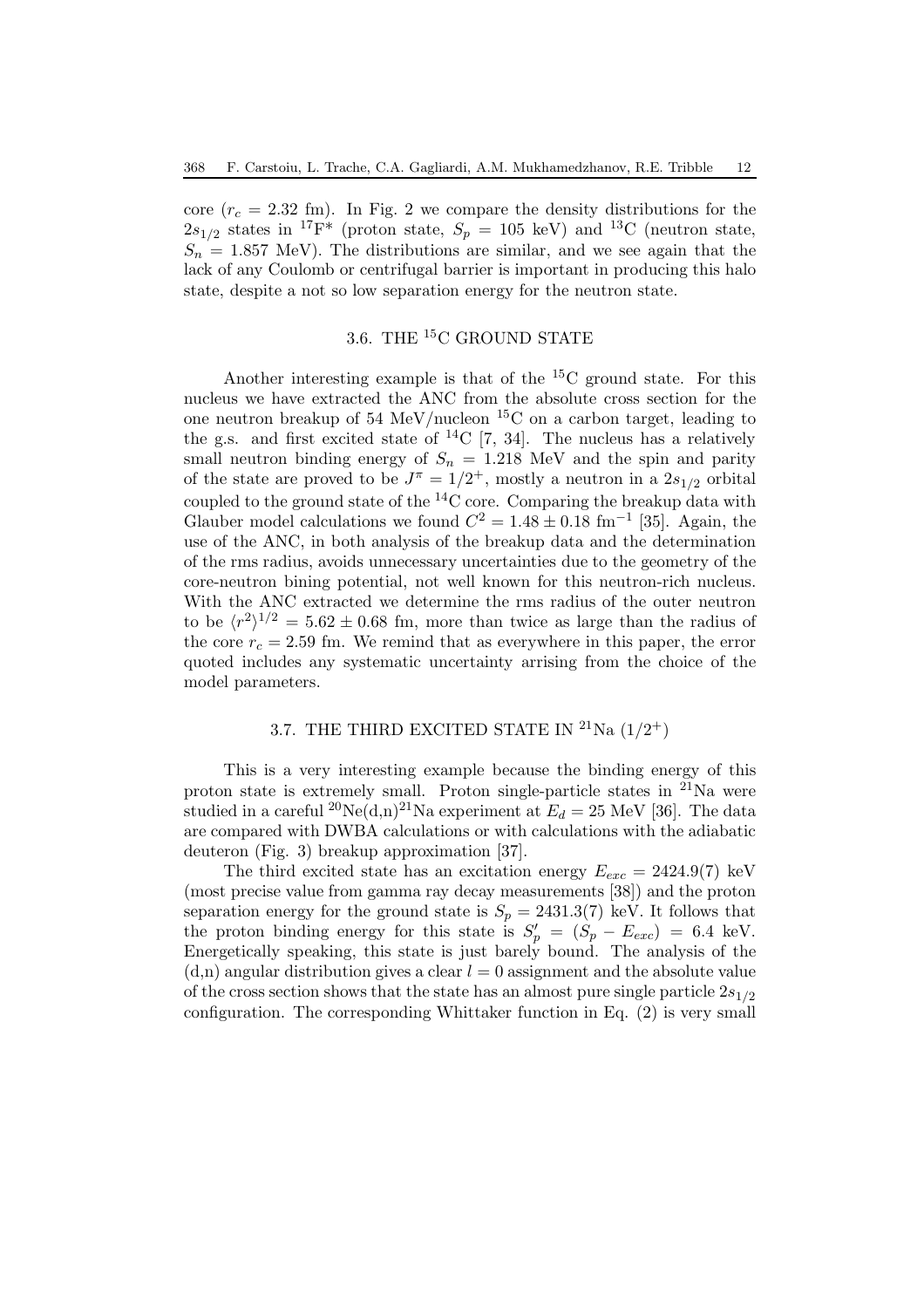

Fig. 3 – DWBA calculation for the proton transfer reaction  ${}^{20}Ne(d,n){}^{21}Na$ at  $E_d=25$  MeV. Experimental data taken from ref. [36].

due to a large Sommerfeld parameter  $\eta = 19.25$ . This leads to a very large ANC for this state  $C(2s_{1/2})=8.25e16$  fm<sup>-1/2</sup>. However the rms radius found for this state is  $\langle r^2 \rangle^{1/2} = 5.12 \pm 0.38$  fm, a value which is large compared with the point rms radius of the core nucleus <sup>20</sup>Ne  $r_c = 2.88$  fm, but not even twice as large. The very low binding energy is not enough to make the size of this state explode! However if we drop the Coulomb interaction, a neutron state in the same potential, with the same binding energy of 6.4 keV would extend very far, with a rms radius  $r_n = 72$  fm (and easier to evaluate analytically than numerically, due to the very large range needed ( $\approx$  500 fm) for the convergence of the numerical calculation). This is essentially the same conclusion as that from the  $^{17}$ F and  $^{17}$ O comparison, above. It is easy to explain by the fact that the asymptotic behavior of the radial wave function is very different in the two cases:

$$
\varphi(r) \simeq C \frac{e^{-kr}}{r} \ (n) \ \simeq \frac{C}{(2k)^{\eta}} \frac{e^{-kr}}{r^{\eta+1}} \ (p). \tag{7}
$$

When the separation energy is small, the neutron wave function drops very slowly, due to the exponential factor, but on the contrary, for the same binding energy, the asymptotic radial behavior of the proton wave function is dictated by the  $r^{-\eta}$  factor, and it falls rapidly out, because the Sommerfeld parameter  $\eta$  increases with decreasing binding energy (Fig. 4). This keeps the rms radius relatively small, no matter what the separation energy is, and the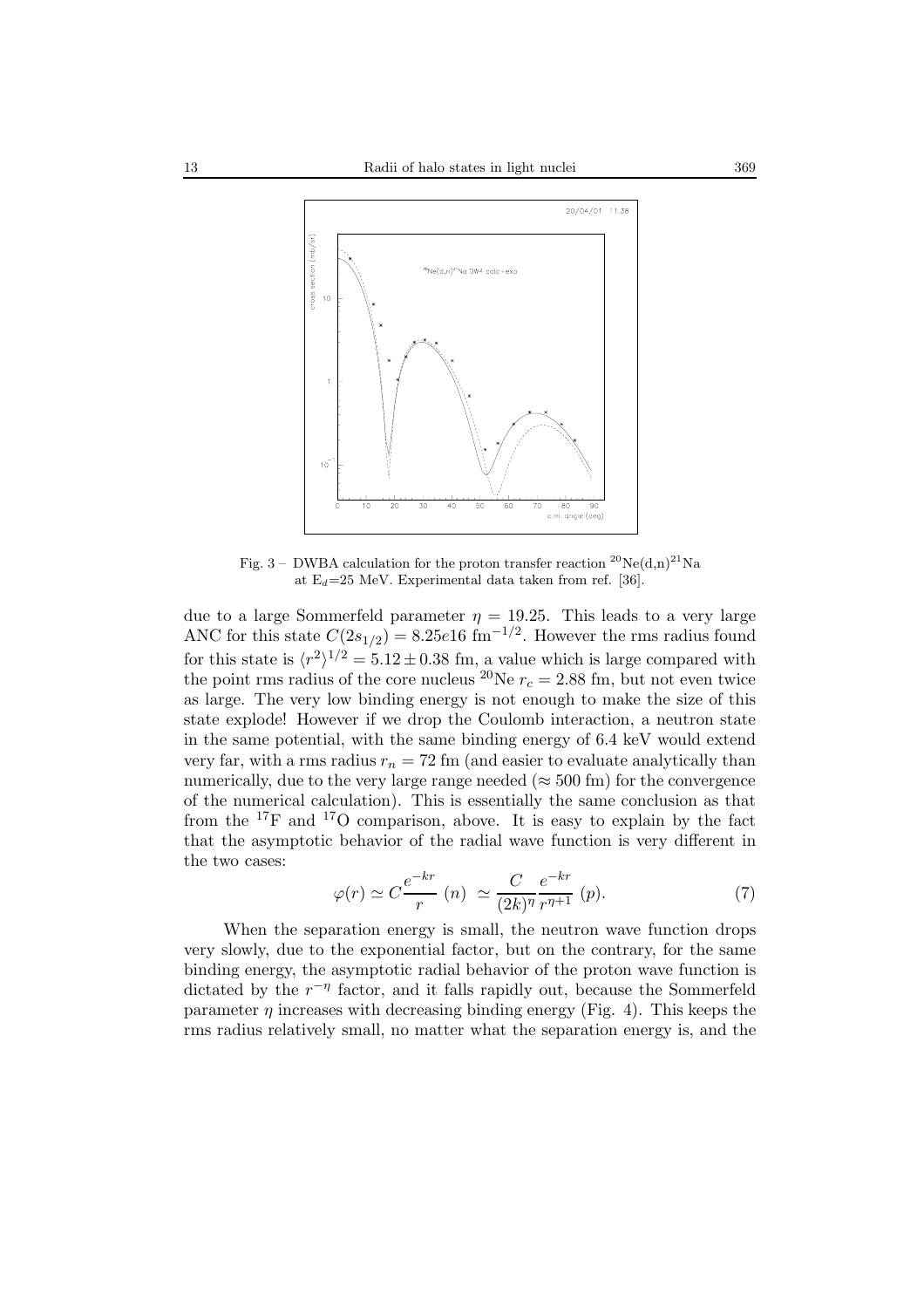examples above in <sup>17</sup>F and <sup>21</sup>Na are very clear illustrations of this phenomenon. Further discussion is given bellow in Section 4. This is the main reason why there are not so many proton halo nuclei, except for the two classical examples <sup>8</sup>B g.s. and <sup>17</sup>F first excited state, whereas examples of neutron halo nuclei are plenty.



Fig. 4 – (Color on line) Halo density for a proton (blue line) and neutron (red line) in <sup>21</sup>Na for a  $2s_{1/2}$ ,  $S_{n(p)} = 0.007$  MeV state. Both densities are normalized to unity. Wave functions are calculated in a Woods-Saxon potential which reproduces the separation energy with a radius fixed at the measured value of the core [9] and a diffuseness of 0.6 fm.

The important factor in the proton state is therefore the Coulomb barrier which squeezes the wave function inside the core region, or close to it. The corresponding  $1/2^+$  state in the isotope nucleus with two extra neutrons  $^{23}$ Na has a proton binding energy of  $\epsilon_p = 6.403$  MeV, and the size of the orbital is squeezed down to  $r_h = 3.60$  fm.

#### 4. **PROTON HALO AT ZERO ENERGY**

In the previous sections we estimated the rms for proton and neutron halo orbitals. We expect that, while the the rms for proton halo nuclei remains constrained when the binding energy  $\varepsilon \to 0$ , the rms of the neutron halo orbitals rapidly increases when binding energy decreases.

In this section we present a simple qualitative explanation of the different behavior of the rms for proton and neutron halo orbitals. The physical reason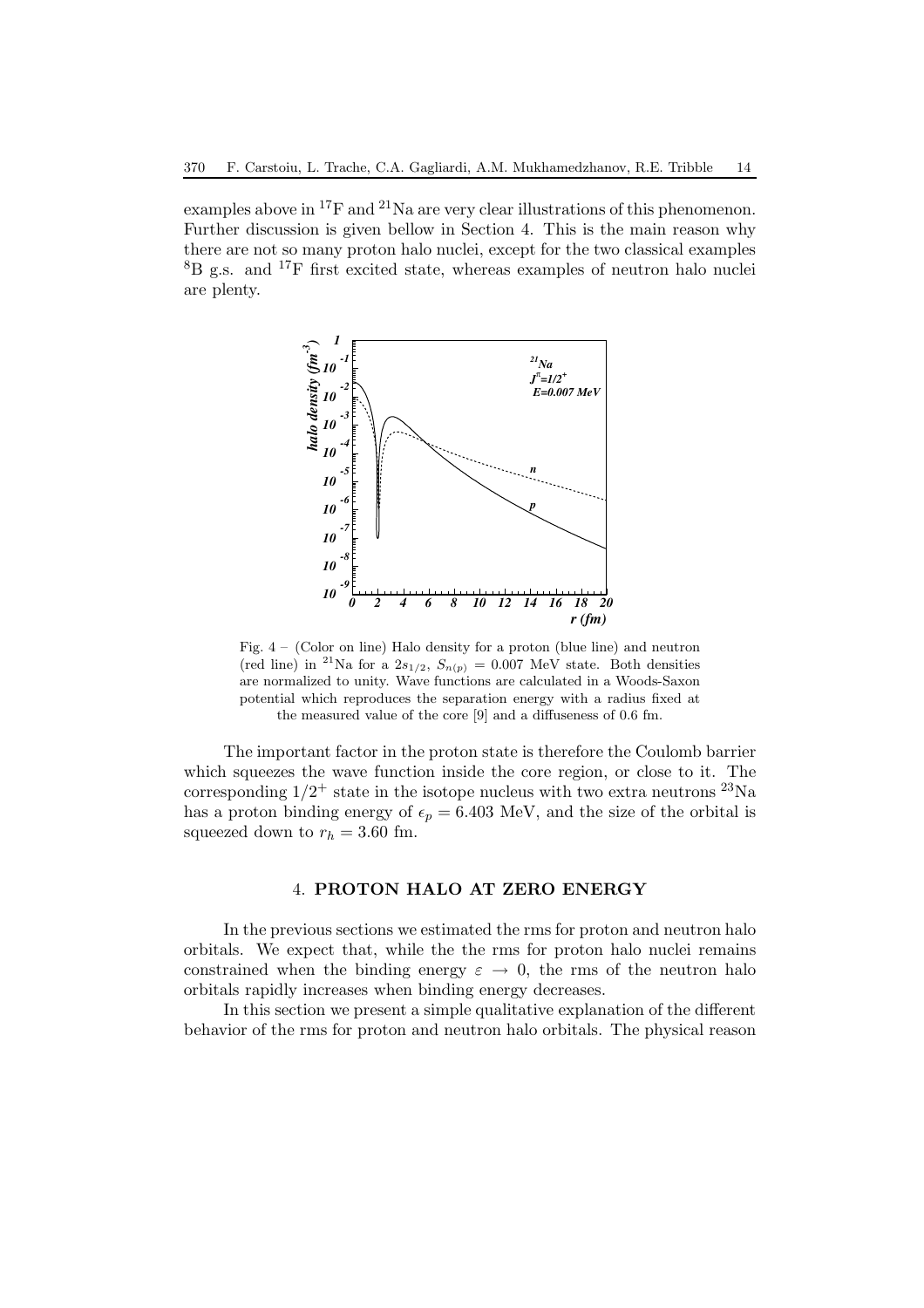is a very simple: the Coulomb barrier constrains the proton rms. We demonstrate it below. The rms of the nucleon orbital is given by Eq. (1). Without loosing generality we restrict ourselves to s-wave orbitals for simplicity.

The halo neutron rms is given by

$$
r_g^2(ext) = \int_0^\infty dr \, r^4 \, \varphi^2(r) = \int_0^{R_N} dr \, r^4 \, \varphi^2(r) + b^2 \int_{R_N}^\infty dr \, r^2 \, e^{-2\kappa r} \approx b^2 \int_{R_N}^\infty dr \, r^2 \, e^{-2\kappa r} . \tag{8}
$$

It consists of two contributions, internal and external. Internal contribution gives a small contribution and, for our purposes, can be neglected, so it is enough to consider only the external part. For simplicity we dropped the quantum numbers specifying the halo state. We assume that the halo state is approximated by a single-particle wave function, i.e. its spectroscopic factor is close to one. Then according to Eq. (4) the asymptotic normalization coefficient  $C \approx b$ . The nuclear interaction radius  $R_N$  is similar to the channel radius in the R-matrix approach and is defined so that at  $r = R<sub>N</sub>$  the neutron radial bound-state wave function,  $\varphi(r)$ , can be approximated by its asymptotic term:

$$
\varphi(r) \approx b \, e^{-\kappa \, r} / r. \tag{9}
$$

 $R_N$  depends on the binding energy of the neutron. For example, if the singleparticle potential is taken in the Woods-Saxon form, then  $R_N$  is choosen to satisfy,

$$
V_0 \frac{1}{1 + e^{(R_N - R)/a}} < \varepsilon. \tag{10}
$$

Here,  $V_0$  is the depth of the potential, R and a are the radius and diffuseness,  $\varepsilon$  is the binding energy. The radius  $R_N$  is close to the nuclear radius. From Eq. (10) we get that

$$
R_N \sim R + a \ln \frac{V_0}{\varepsilon}.\tag{11}
$$

Thus,  $R_N$  increases logarithmically when  $\varepsilon$  decreases.

We can estimate now the single-particle asymptotic normalization coefficient b:

$$
b^{2} = \frac{1 - \int_{0}^{R_{N}} dr r^{2} \psi^{2}(r)}{\int_{R_{N}}^{\infty} dr e^{-2\kappa r}} = 2\kappa e^{2\kappa R_{N}}.
$$
 (12)

This equation follows from the normalization condition of the bound state wave function. Then we get

$$
r_g(exp) = \frac{1}{2\,\kappa^2} \left[ 2\,\kappa^2\,R_N^2 + 2\,\kappa\,R_N + 1 \right] \left[ 1 - \int_0^{R_N} dr\,r^2\,\psi^2(r) \right].\tag{13}
$$

For  $\kappa \to 0 r_g \to \infty$ . Note that  $r_g(exp)$  does not depend on the exponential factor  $exp(-2 \kappa R_N)$ .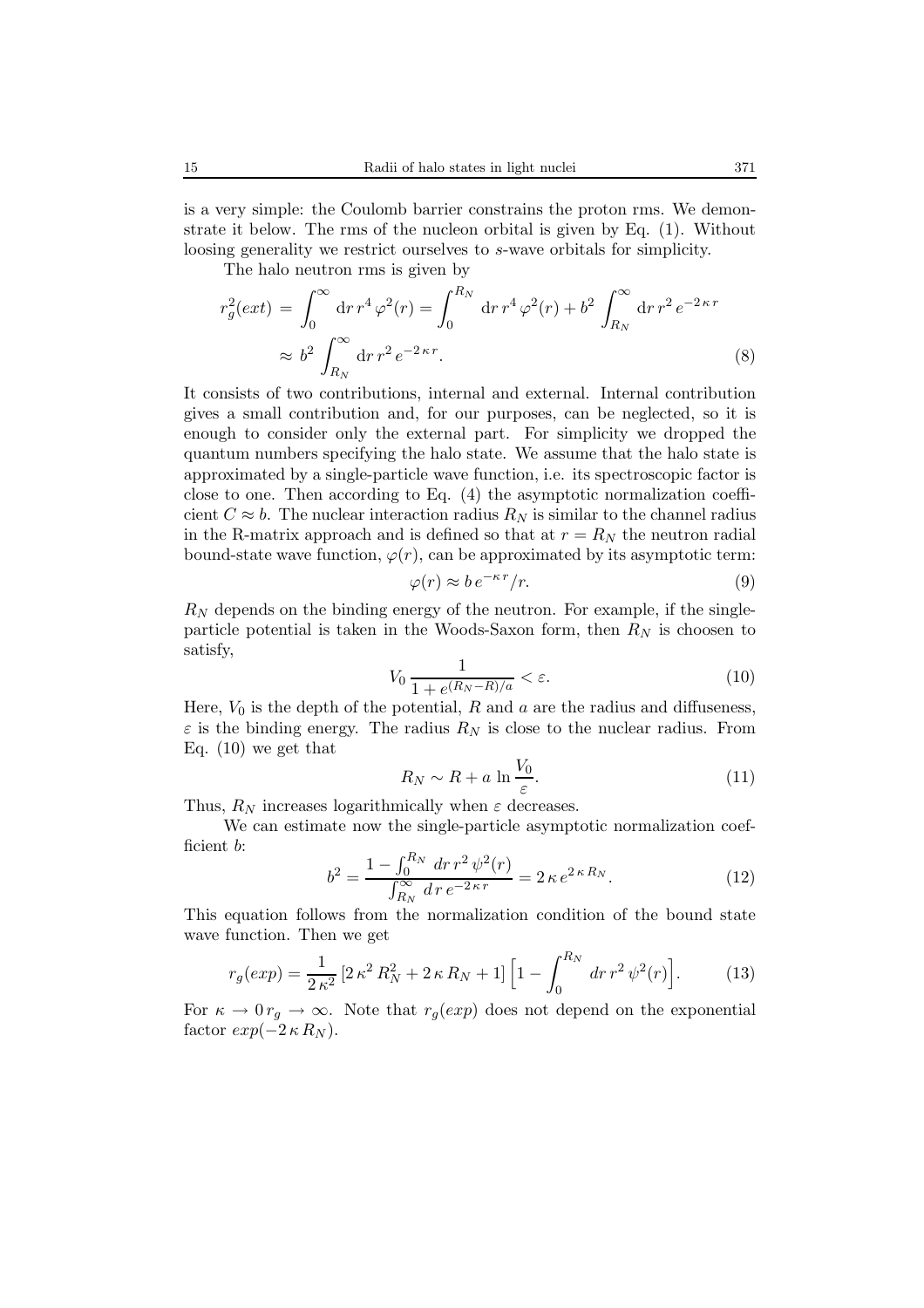(2) The rms of the proton halo orbital is governed by the Coulomb interaction and for small binding energies is given by:

$$
r_g = \int_0^{R_N} dr \, r^4 \, \varphi^2(r) + b^2 \int_{R_N}^{\infty} dr \, r^2 \, [W_{-\eta_f, 1/2}(2\,\kappa \, r)]^2. \tag{14}
$$

Here,

$$
\eta = \frac{Z_A e^2 \mu A p}{\kappa},\tag{15}
$$

is the Coulomb parameter for the bound state,  $Z_A e$  is the charge of the target  $A, \mu_{Ap}$  is the reduced mass of the proton and the target. Using the normalization condition for the proton bound state wave function we get

$$
b^{2} = \frac{1 - \int_{0}^{R_{N}} dr \, r^{4} \, \varphi^{2}(r)}{\int_{R_{N}}^{\infty} dr \, [W_{-\eta_{f},1/2}(2\,\kappa\,r)]^{2}}.
$$
\n(16)

The halo proton rms behaves differently than the neutron one when binding energy  $\varepsilon$  decreases. While neutron halo rms increases the proton rms remains confined by the Coulomb field. We have demonstrated it performing numerical calculations (Fig. 5) and here we give a qualitative explanation of such a



Fig. 5 – Simulation of the dependence of the rms radius of a proton halo state versus separation energy, suggesting the saturation effect at zero energy. Open circles indicate the rms radius at the physical separation energy.

behavior. Due to the presence of the  $r^4$ -factor in the first integral in Eq. (14) the contribution of the first term is small. The second integral represents the external contribution to the halo proton rms. For small enough  $\kappa$  the Coulomb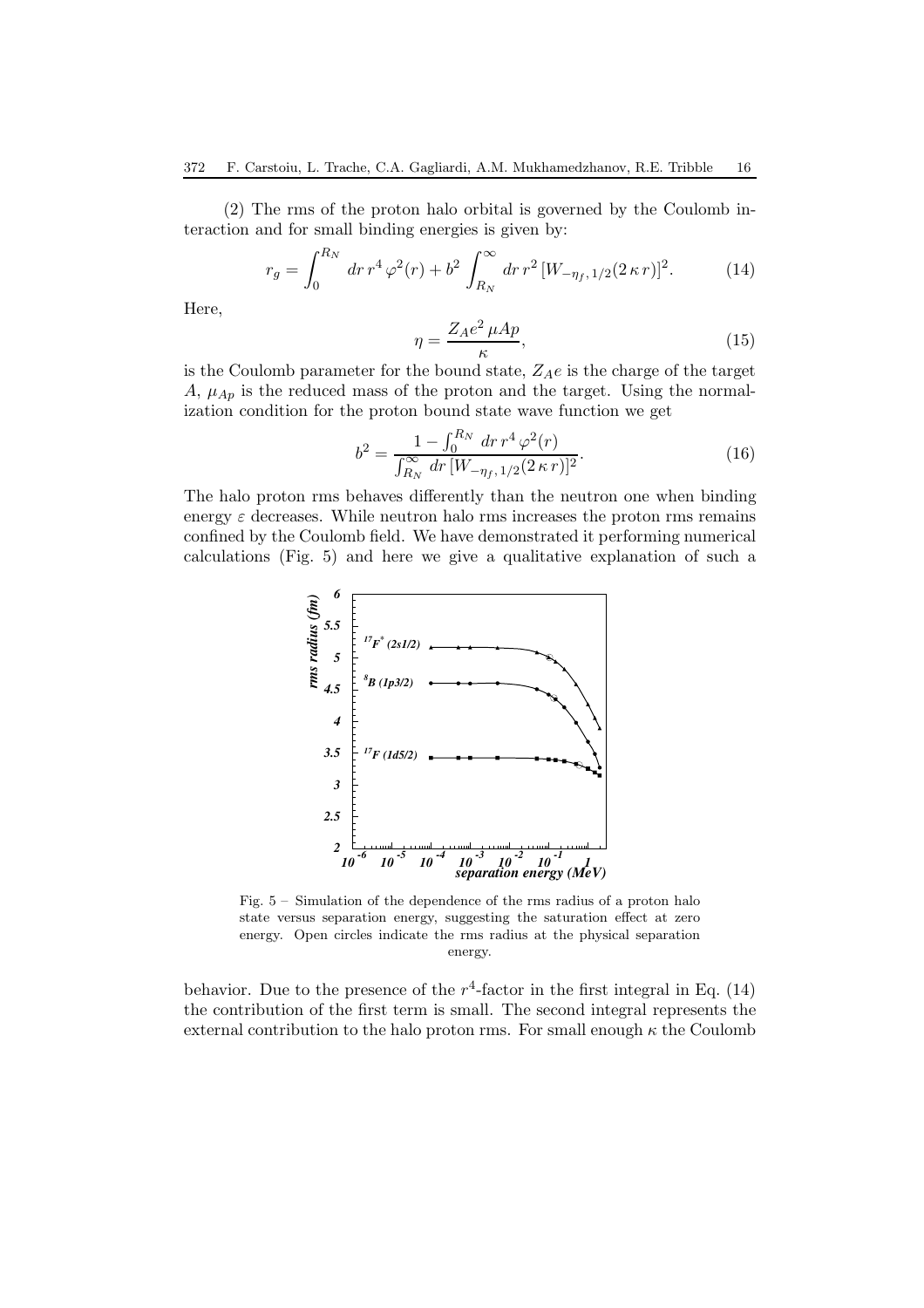parameter  $\eta \gg 1$  and the convergence of the second integral is defined by the denominator  $1/r^{\eta}$  rather than by the exponential factor. At large enough r, in the region defining the convergence of the integral in Eq. (14) we can use the asymptotic expansion for the Whittaker function [18] for the s-wave:

$$
W_{-\eta_f, 1/2}(2\,\kappa\,r) = \frac{e^{-\kappa\,r}}{(2\,\kappa\,r)^{\eta_f}} \left\{ \sum_{j=0}^{\infty} \frac{(l_f - \eta_f)_j (\eta_f + j)_j}{j! (2\,\kappa\,r)^j} \right\}.
$$
 (17)

The first asymptotic term of the Whittaker function is defined not only by the exponential term  $e^{-\kappa r}$  but also the Coulomb barrier factor  $1/r^{\eta_f}$ . For small binding energies and large enough charges the Coulomb barrier factor  $1/r^{\eta_f}$ , rather than the exponential factor, which provides a sharp decrease of the Whittaker function when r increases. This Coulomb barrier factor becomes the decisive one which governs the convergence of the integral in Eq. (14) and just this Coulomb barrier factor keeps the rms of the proton halo limited. For a very qualitative explanation of the external term of the rms behavior we can assume that  $r^2$  is a smooth function compared to a sharply dying  $[W_{-\eta_t, 1/2}(2\,\kappa\,r)]^2$ . Then taking  $r^2$  out of the integral at  $r = R_N$  and allowing for Eq.  $(16)$  we get

$$
r_g(\text{ext}) = b^2 \int_{R_N}^{\infty} dr \, r^2 \, [W_{-\eta_f, 1/2}(2 \kappa \, r)]^2 \approx R_N^2 \, [1 - \int_0^{R_N} dr \, r^4 \, \varphi^2(r)] \tag{18}
$$

and

$$
r_g \approx \int_0^{R_N} dr \, r^4 \, \varphi^2(r) + R_N^2 \left[1 - \int_0^{R_N} dr \, r^4 \, \varphi^2(r)\right].\tag{19}
$$

Thus, the halo proton rms is limited when the proton binding energy decreases in sharp contrast to the halo neutron rms behavior.

#### 5. **CONCLUSIONS**

The experimental asymptotic normalization coefficient (ANC) specifying the amplitude of the tail of the many body wave function was used to calculate the rms radius of various halo states in light nuclei. We showed that for halo nuclear states, the asymptotic region has the dominant contribution to observables favoring large distances from the core, like the rms radius, and therefore the ANC is the most relevant quantity to be extracted from the data. In particular we have shown that the ANC method gives reliable and almost model independent rms values. The method does not depend on the spectroscopic factors of the states or on the details of the potential wells assumed in the usual single particle description. This may become particularly important for light, weakly bound nuclei near the drip line where major uncertainties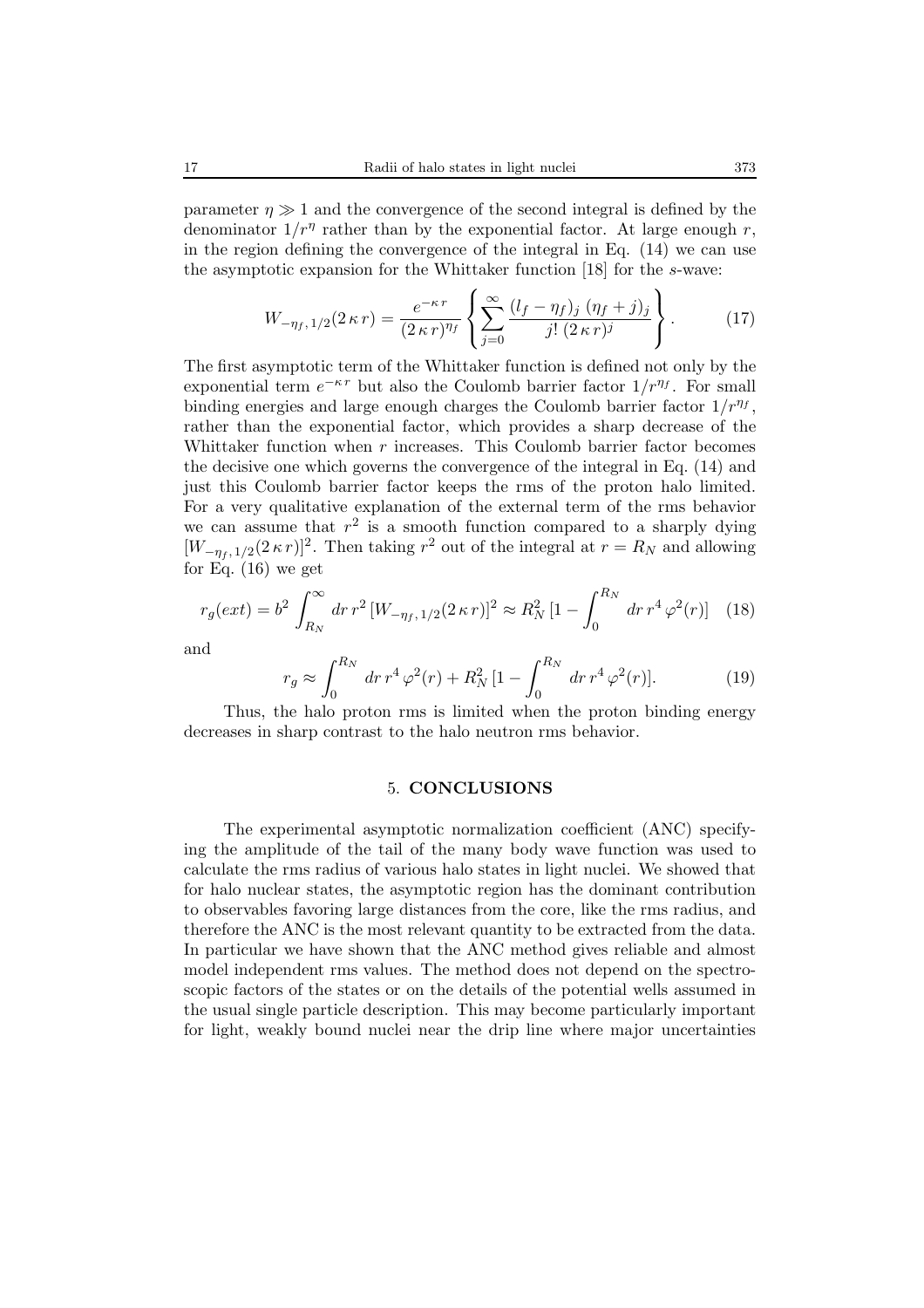about the mean field approach exists. A variety of ground and excited states have been studied, pointing to the important role of the Coulomb barrier, separation energy and angular momentum in the developpement of a halo.

*Acknowledgement.* This work was supported by Cyclotron Institute, Texas A &M Univ. and by National Authority for Scientific Research (Romania), grand M3-165/2006.

#### REFERENCES

- 1. H. de Vries, C.W. de Jaeger, and C. de Vries, At. Data and Nucl. Data Tables, **36**, 495 (1987).
- 2. I. Angeli, At. Data and Nucl. Data Tables, **87**, 185 (2004).
- 3. B.A. Brown, Phys. Rev. Lett., **85**, 5296 (2000).
- 4. I. Tanihata, T. Kobayashi, O. Yamakawa, S. Shimoura, K. Ekuni, K. Sugimoto, N. Takahashi and T. Shimoda, Phys. Lett., **B206**, 592 (1988).
- 5. T. Aumann *et al.*, Phys. Rev. Lett., **84**, 35 (2000).
- 6. V. Guimares *et al.*, Phys. Rev., **C 61**, 064609(2000).
- 7. E. Sauvan *et al.*, Phys. Lett., **B 491**, 1 (2000).
- 8. I. Tanihata, J. Phys. G: Nucl. Part. Phys., **22**, 157 (1996).
- 9. A. Ozawa, T. Suzuki, I. Tanihata, Nucl. Phys., **A 693**, 32 (2001).
- 10. T. Suzuki *et al.*, Nucl. Phys., **A 630**, 661 (1998).
- 11. A. Ozawa *et al.*, Nucl. Phys., **A 691**, 599 (2001).
- 12. J.S. Al-Khalili, J.A. Tostevin, I.J. Thompson, Phys. Rev., **C 54**, 1843 (1996).
- 13. F. Carstoiu, L. Trache, C.A. Gagliardi, A.M. Mukhamedzhanov and R.E. Tribble, Phys. Rev., **C 63**, 054310 (2001).
- 14. A. Azhari, V. Burjan, F. Carstoiu, C.A. Gagliardi, V. Kroha, A.M. Mukhamedzhanov, X. Tang, L. Trache and R.E. Tribble, Phys. Rev., **C 63**, 055803 (2001).
- 15. G.R. Satchler, *Direct Nuclear Reactions*, Clarendon Press, Oxford Univ. Press, N.Y., 1983.
- 16. H.M. Xu, C.A. Gagliardi, R.E. Tribble, A.M. Mukhamedzhanov and N.K. Timofeyuk, Phys. Rev. Lett., **73**, 2027 (1994).
- 17. A.M. Mukhamedzhanov, C.A. Gagliardi and R.E. Tribble, Phys. Rev., **C 63**, 024612 (2001).
- 18. M. Abramowitz and I. Stegun, *Handbook of Mathematical Functions*, Dover Publ., Inc., N.Y.
- 19. B. Buck and A.A. Pilt, Nucl. Phys., **A 280**, 133 (1977).
- 20. W. Liu *et al.*, Phys. Rev. Lett., **77**, 611 (1996).
- 21. A. Azhari, V. Burjan, F. Carstoiu, H. Dejbakhsh, C.A. Gagliardi, V. Kroha, A.M. Mukhamedzhanov, L. Trache and R.E. Tribble, Phys. Rev. Lett., **82**, 3960 (1999).
- 22. A. Azhari, V. Burjan, F. Carstoiu, C.A. Gagliardi, V. Kroha, A.M. Mukhamedzhanov, X. Tang, L. Trache and R.E. Tribble, Phys. Rev., **C 60**, 055803 (1999).
- 23. C. Gagliardi, A.M. Mukhamedzhanov, R.E. Tribble, and H.M. Xu, Phys. Rev. Lett., **80**, 421 (1998).
- 24. J.C. Fernandes, R. Crespo, F.M. Nunes and I.J. Thompson, Phys. Rev., **C 59**, 2865 (1999).